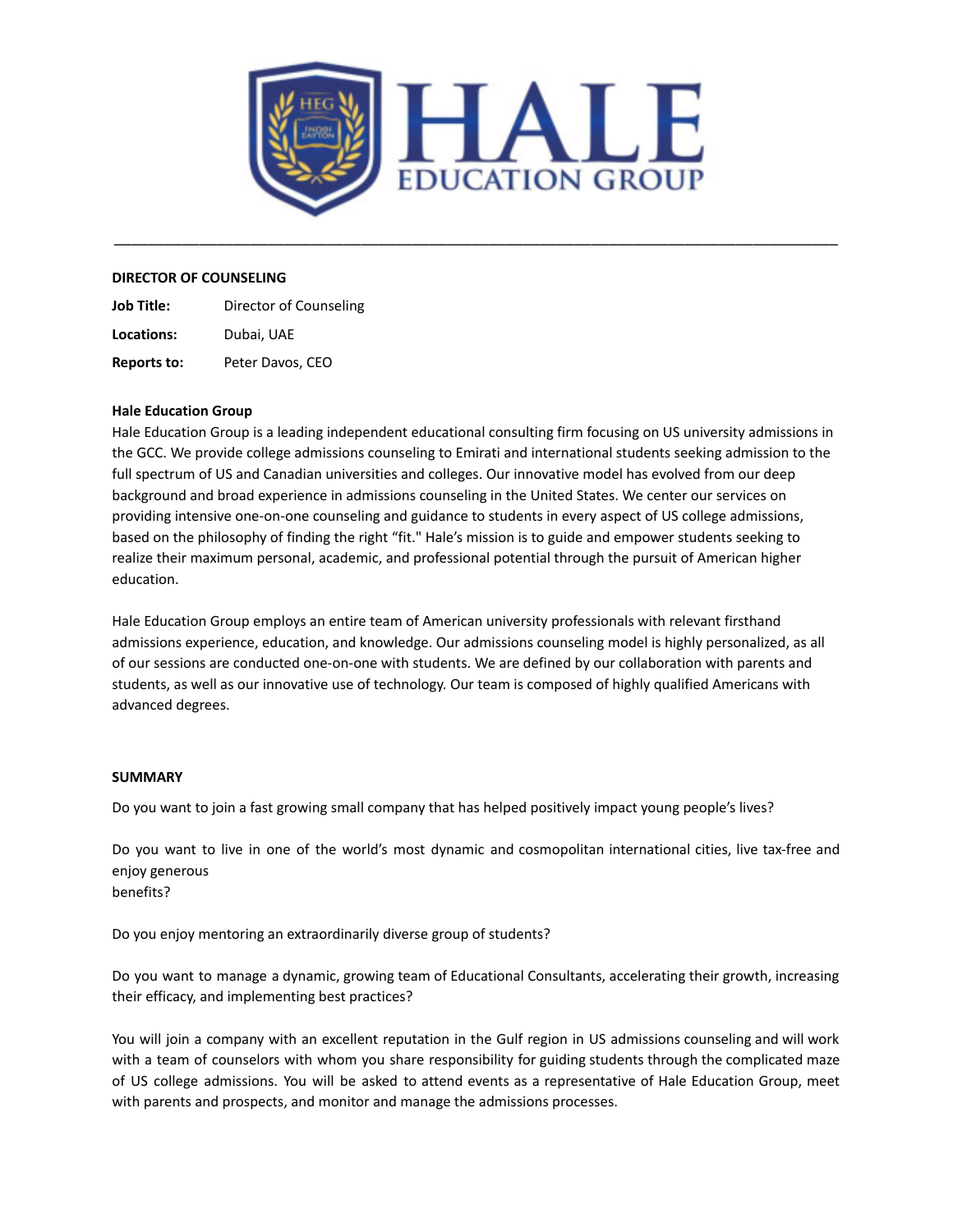

\_\_\_\_\_\_\_\_\_\_\_\_\_\_\_\_\_\_\_\_\_\_\_\_\_\_\_\_\_\_\_\_\_\_\_\_\_\_\_\_\_\_\_\_\_\_\_\_\_\_\_\_\_\_\_\_\_\_\_\_\_\_\_\_\_\_\_\_\_\_\_\_\_\_\_\_\_\_\_\_\_\_\_\_\_

## **ESSENTIAL DUTIES AND RESPONSIBILITIES**

# **The Director of Counseling's responsibilities include:**

- Managing and supporting the counseling team in Dubai
- Monitoring adherence to the processes and standards built by the team throughout the application season and the rest of the year
- Assist in the hiring and onboarding of new team members
- Create and adapt college counseling and university readiness programs to meet the specific needs of students, families, and counselors in consultation with the Director of Program Development & Business **Outreach**
- Oversight and the improvement of college application processes. Oversee a team that:
	- Revising student applications/resumes/college supplements/personal statements
	- Creating balanced college lists
	- Creating a roadmap of the requirements for each university and an action plan
	- Assist students in filling out the Common Application
- Improvement, development and implementation of a proprietary curriculum that:
	- Encourages students to take on leadership roles at their schools and in their communities
	- Nurtures their community/service spirit
	- Promotes a love of learning
	- Develops communication and writing skills
	- Encourages students to read
- Organizing student, parent, and counselor application and university workshops
- Presenting to school counselors, parents, and prospects the US university preparation, selection and application journeys

## **You will be expected to:**

- Manage a team of 10-15 Senior Educational Consultants / Educational Consultants
- Manage oversight of and improve the admissions consulting processes
- Meet with prospects and parents of existing students
- Serve as the primary Hale Ambassador to external parties, including school counselors, university Admissions officers, scholarship heads, etc

## **QUALIFICATIONS**

## **Required Qualifications:**

- Undergraduate degree from a top-tier U.S. university; Master's degree **strongly** preferred
- Knowledge of the US higher education landscape and the admissions process
- Minimum 5+ years experience in US Higher Education Experience
- Minimum 2+ years of management experience
- Ability to effectively manage teams and processes
- Professional communication skills, both oral and written